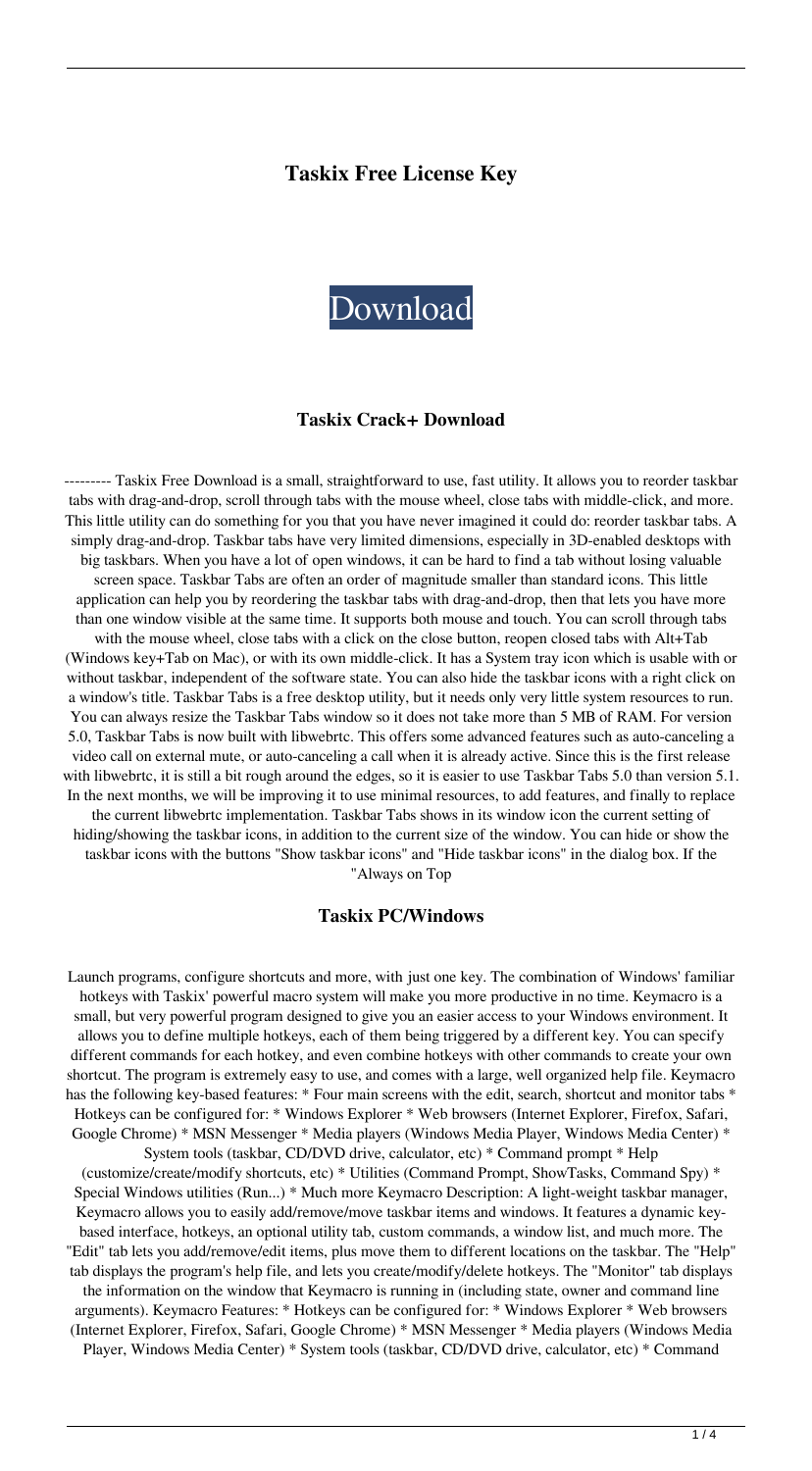prompt \* Utilities (Command Prompt, ShowTasks, Command Spy) \* Special Windows utilities (Run...) \* Custom commands. Add/remove commands from the "Custom Commands" tab 77a5ca646e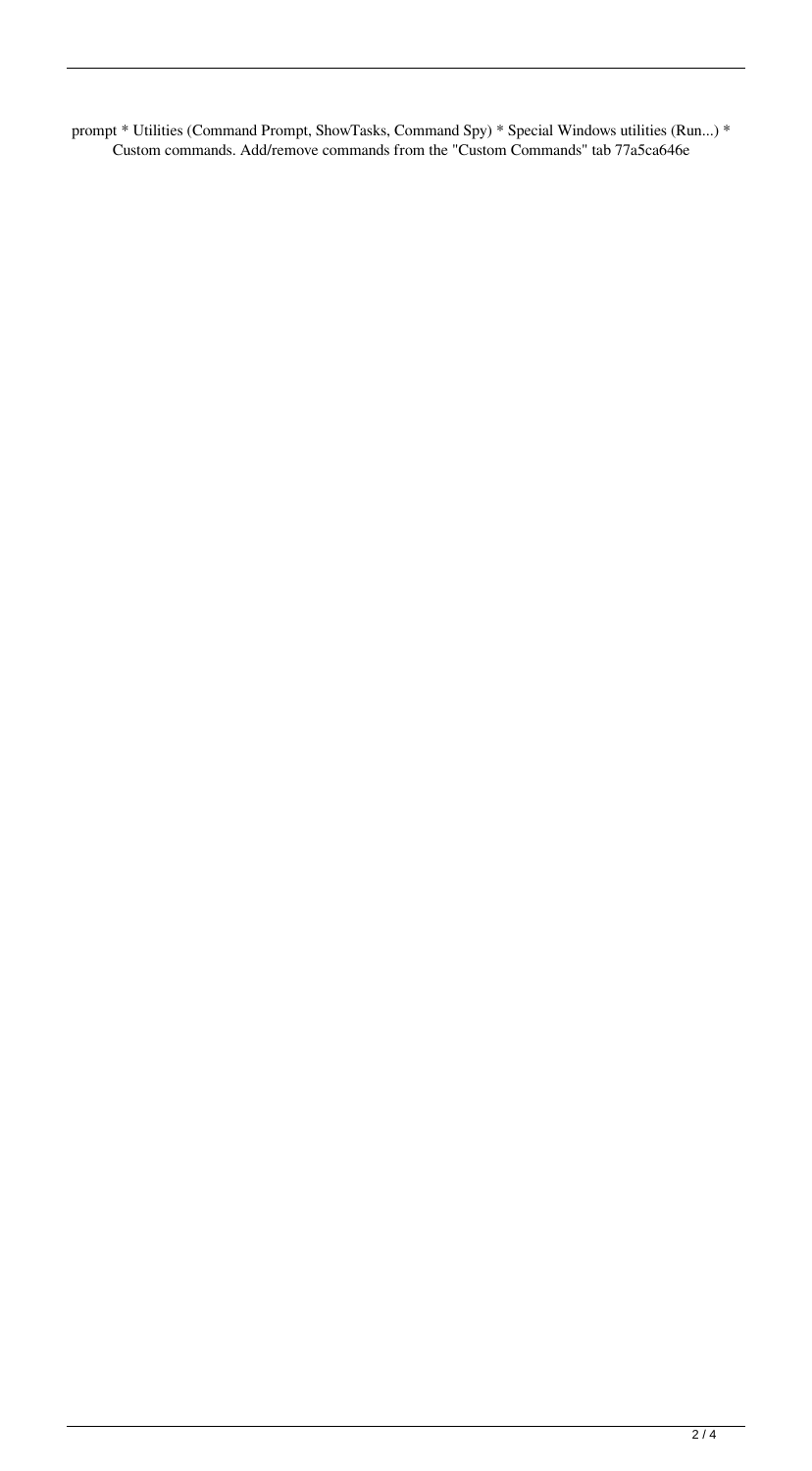# **Taskix**

\* moves/reorders the taskbar buttons \* adds a persistent scrollbar \* adds mousewheel support \* adds multimonitor support \* adds mouse-over support \* adds a config file \* adds hotkeys \* enables minimal window decorations \* supports more than 25 different taskbar buttons \* fully customizable buttons \* instantly opens tasks or programs in the original location with mouse click \* eliminates clicking on the taskbar \* saves mouse position on screen \* shows program name in tooltip \* can be fully controlled with a config file \* fully compatible with openbox, blackbox, evilwm, and wmii \* supports most hotkeys in taskbar buttons \* supports 24-bit color \* fully customizable mousewheel \* supports mousewheel scrolling in fullscreen and windows \* supports fullscreen programs in windows \* supports mousewheel in fullscreen \* supports window manager hotkeys  $*$  supports more than 25 different buttons  $*$  supports mouse wheel in different directions \* supports taskbar size > 1024 \* supports taskbar top padding \* supports multi-monitor \* supports mouse wheel in maximized windows \* supports mouse wheel in minimized windows \* supports mouse wheel in taskbar \* supports mouse wheel in taskbar with maximized windows \* supports mouse wheel in taskbar with maximized, minimized, and middle click windows \* supports mouse wheel in taskbar with right click windows  $*$  supports mouse wheel in taskbar with minimized windows  $*$  supports mouse wheel in taskbar with minimized, middle click, and right click windows  $*$  supports mouse wheel in taskbar with minimized, middle click, and right click windows \* supports mouse wheel in taskbar with maximized windows  $*$  supports mouse wheel in taskbar with maximized, minimized, middle click, and right click windows  $*$  supports mouse wheel in taskbar with maximized, minimized, middle click, and right click windows \* supports mouse wheel in taskbar with minimized windows \* supports mouse wheel in taskbar with minimized, middle click, and right click windows \* supports mouse wheel in taskbar with minimized, middle click, and right click windows \* supports mouse wheel in taskbar with maximized, minimized, middle click, and right click windows \* supports mouse wheel in taskbar with maximized, minimized, middle click, and right click windows \* supports mouse wheel in taskbar with minimized, middle click, and right click windows \* supports mouse wheel in taskbar with minimized,

### **What's New in the?**

Taskix is an add-on for Windows. It displays the active applications that you have open on the taskbar. It allows you to reorder your applications by drag and drop. You can also configure how Taskbar looks like with a wide range of preferences. All works on Windows 2000, XP, Vista and Windows 7. It can work with all Taskbar type such as Windows 7 Taskbar, Taskbar with Thumbnails, Windows 7 Start Menu and Classic Desktop. Taskix runs as a system tray application, and automatically starts when you start the system. You can also easily disable the auto-start feature. If you want to, you can also run Taskix in the console mode. For Windows XP users, you can also download Taskbar Shortcut manager, a standalone application that replaces the Taskbar. Get more from the forums: Features: - Add/Remove and reorder applications - Add/Remove and reorder tasks - Add/Remove and reorder pinned applications - Add/Remove and reorder pinned tasks - Reorder tabs with mouse wheel - Reorder and close with middle-click - Toggle focus with middle-click - Toggle focus to the left side of the application - Close tab with drag-and-drop - Toggle fullscreen with right-click - Change application icons with right-click - Fullscreen application with rightclick - Add Taskbar icon to shortcuts - Convert tabs from Windows 7 style to classic - Replace the Taskbar icon with your own image - Change the system tray icon to your own image - Configure the system tray icon - Change the system tray background color - Change the system tray text color - Remove the system tray icon - Change the default order of the tabs - Change the default order of pinned applications - Change the default order of pinned tasks - Close pinned application with the middle-click